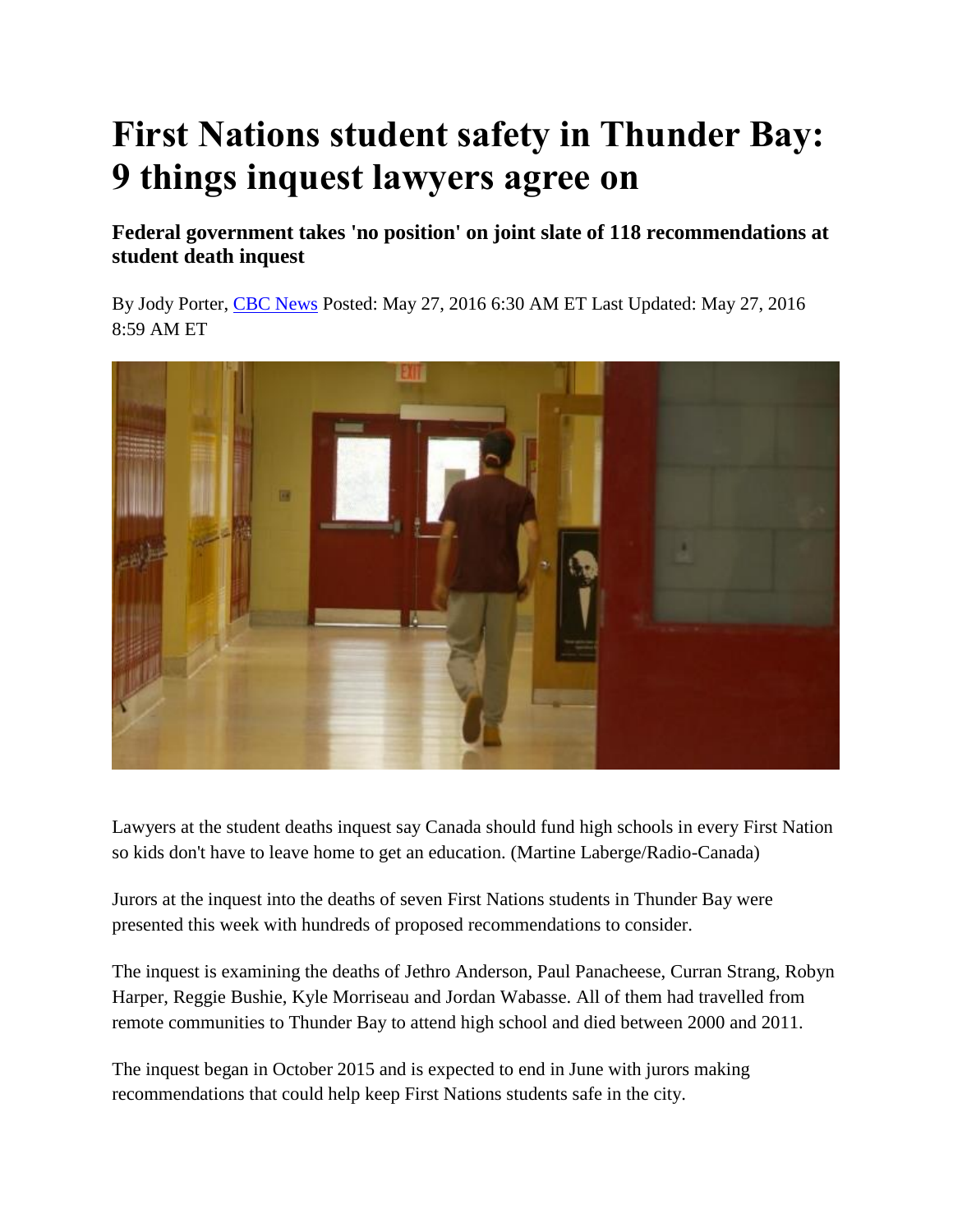"It's sad to have to say this, but First Nations schools need sufficient sources of heat, clean water and sanitation," Mary Catherine Chambers, the lawyer for Matawa Learning Centre told jurors.

She urged jurors not to let concerns about money deter them from making bold recommendations to increase government funding for First Nations education.

"Do not allow fear of costs to lead you to reject recommendations that you feel would save lives," she said. "Efficiencies and reasonableness are not good arguments in the face of the consequences for these children — which is death."

Lawyers for 11 parties with standing at the inquest presented a joint slate of 118 proposed recommendations to jurors.

Here are nine of them, paraphrased:

- 1. Canada should provide sufficient funding for First Nations schools on and off reserve so that the gap in education outcomes for Indigenous students is eliminated within 10 years
- 2. Canada should fund a pre-school, an elementary school, a high school and an adult learning centre in each of the Nishnawbe Aski Nation communities
- 3. Canada and Ontario should fund an orientation trip for Grade 7 and 8 students who will be travelling to Thunder Bay to attend high school
- 4. Canada and Nishnawbe Aski Nation should establish minimum standards for boarding homes for students living in the city and ensure boarding home parents are trained in care of intoxicated students
- 5. Thunder Bay police, the City of Thunder Bay and First Nations organizations should form a working group to develop policies around missing persons, searches and investigations
- 6. The City of Thunder Bay should identify the need and find funding sources for a youth recreation facility
- 7. A safety audit should be conducted of the areas by the rivers where First Nations students are known to hang out
- 8. Families, former students, Dennis Franklin Cromarty high school and Matawa Learning Centre should work together to develop a memorial to honour the seven students who died
- 9. Ontario should ensure that the verdict in the inquest and the explanation of the verdict be translated into Cree, Ojibway and Oji-Cree

Indigenous Affairs Canada is represented at the inquest, but made no recommendations and has taken no position on the recommendations proposed by others.